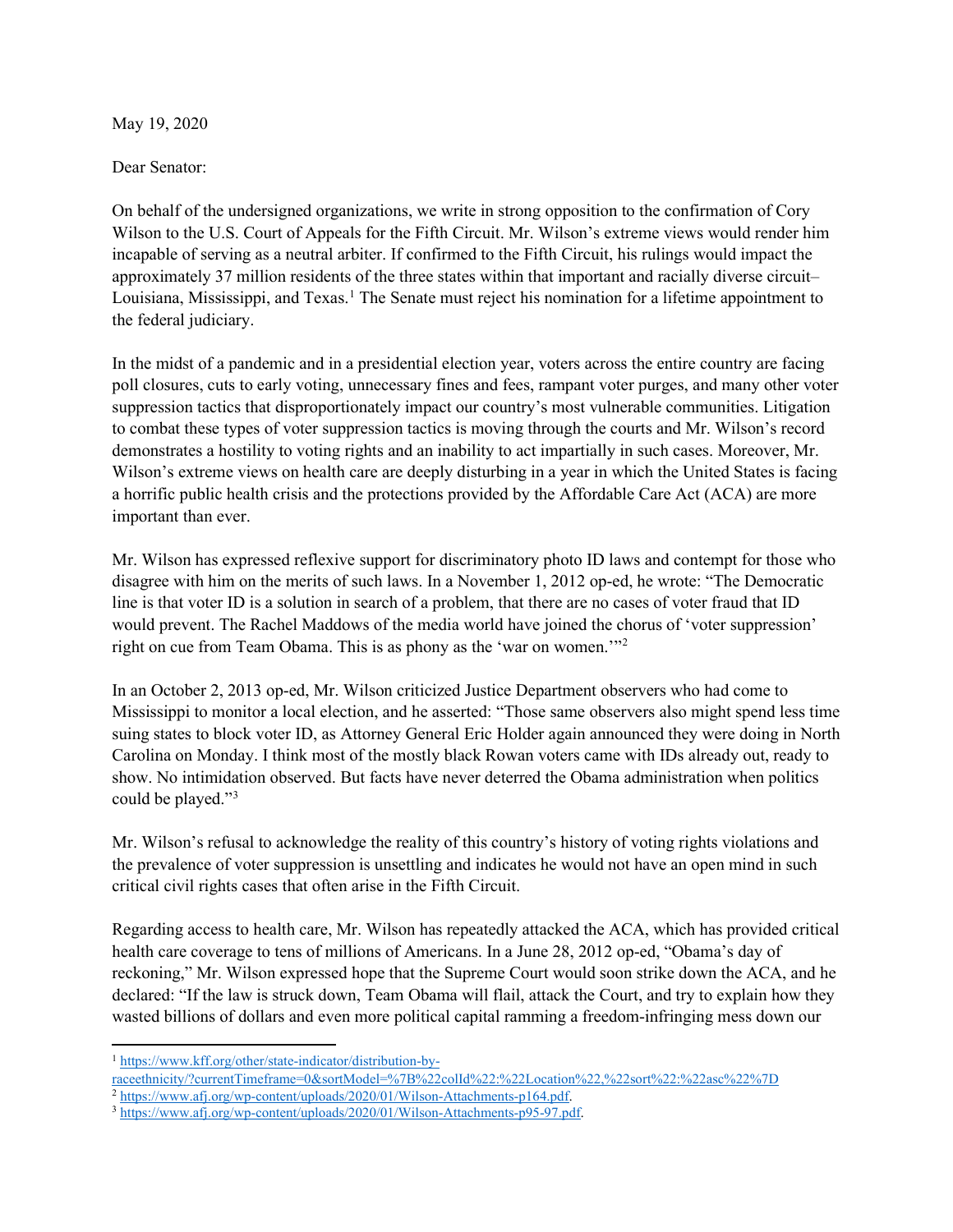throats. Colossal incompetence and arrogance, all while the economy moldered. If Obama's agenda lies in ruins (amongst those Greek columns from 2008), it couldn't happen to more deserving folks."[4](#page-1-0) He added: "For the sake of the Constitution, I hope the Court strikes down the law and reinvigorates some semblance of the limited government the Founders intended."<sup>5</sup>

Still seething about the ACA in 2013, Mr. Wilson opined that "Obamacare is less about healthcare than it is about redistribution of wealth and power. For those objectives, liberals are apparently happy to shut down the American dream."[6](#page-1-2) In another 2013 op-ed, he expressed opposition to Medicaid expansion in Mississippi and called the ACA "liberal-utopia-dictated healthcare."<sup>7</sup> In 2014, Mr. Wilson wrote an oped, "ACA: Big, intrusive government," in which he labeled the law "perverse" and "illegitimate" and complained: "The big promises made by supporters have all proven false. 'If you like your health care plan you can keep it,' is 2013's lie of the year.["8](#page-1-4) These are not the statements and viewpoints of someone who can serve as an even-handed jurist.

In the circuit court of appeals with the largest percentage of people of color, Mr. Wilson, like most of President Trump's nominees, is a white male. President Trump's lack of commitment to diversifying the federal judiciary is deeply disturbing; he has appointed the least diverse group of nominees in decades. Of President Trump's 56 appellate nominations, not a single one is African American. Only one is Latinx. And only 11 are women. Our nation's great diversity should be reflected in its government institutions, especially the federal judiciary, which serves as the ultimate guardian of our rights and liberties. At a time when the legal profession has more women and attorneys of color than ever before, President Trump's record on judicial diversity is truly appalling.

For the reasons stated, we the undersigned urge you to oppose the confirmation of Cory Wilson to the U.S. Court of Appeals for the Fifth Circuit. Thank you for your consideration of our views.

Sincerely,

Baton Rouge NOW (National Organization for Women) Center for Civic and Public Policy Improvement Crescent City Media Group/Center for Civic Action Houston Area Urban League Independent Women's Organization of New Orleans Justice & Beyond League of Women Voters of Louisiana Louisiana Courts Matter Coalition Louisiana NOW (National Organization for Women) Louisiana Progress Louisiana Trans Advocates Nancy Marsiglia Institute of Justice NARAL Pro-Choice Texas

<sup>4</sup> [https://www.afj.org/wp-content/uploads/2020/01/Wilson-Attachments-p193.pdf.](https://www.afj.org/wp-content/uploads/2020/01/Wilson-Attachments-p193.pdf)

<span id="page-1-1"></span><span id="page-1-0"></span> $\overline{5}$   $\overline{Id}$ .

<span id="page-1-2"></span><sup>6</sup> [https://www.afj.org/wp-content/uploads/2020/01/Wilson-Attachments-p93-94.pdf.](https://www.afj.org/wp-content/uploads/2020/01/Wilson-Attachments-p93-94.pdf)

<sup>7</sup> [https://afj.org/wp-content/uploads/2020/01/Wilson-Attachments-p143-145.pdf.](https://afj.org/wp-content/uploads/2020/01/Wilson-Attachments-p143-145.pdf)

<span id="page-1-4"></span><span id="page-1-3"></span><sup>8</sup> [https://www.afj.org/wp-content/uploads/2020/01/Wilson-Attachments-p76-77.pdf.](https://www.afj.org/wp-content/uploads/2020/01/Wilson-Attachments-p76-77.pdf)